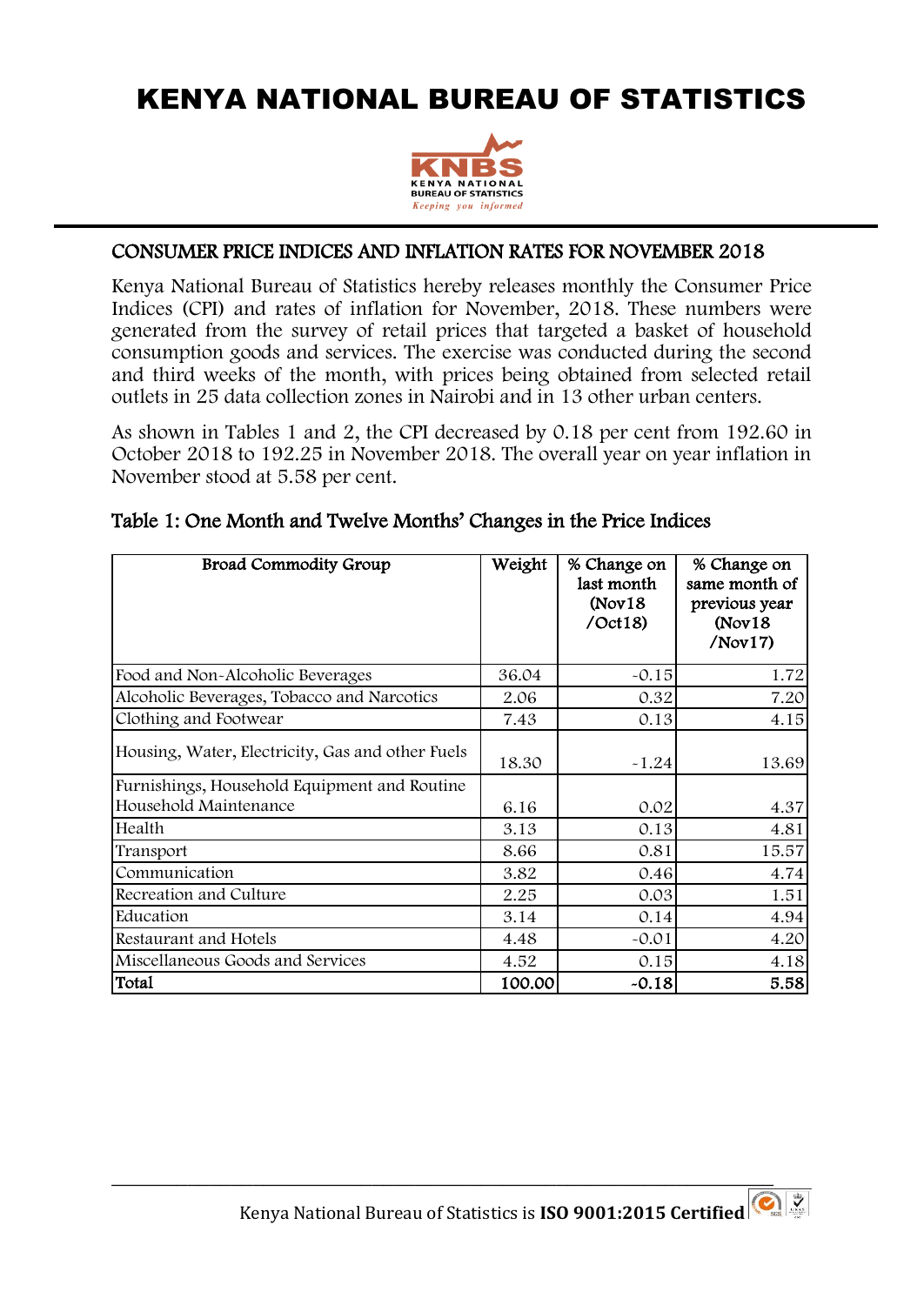|           | $\Delta$ Dasc. Tc $\Delta$ Tuary $\Delta$ UU $\Delta$ –TUU |                       |
|-----------|------------------------------------------------------------|-----------------------|
| Month     | Overall CPI                                                | <b>Inflation Rate</b> |
| Nov 2017  | 182.08                                                     | 4.73                  |
| Dec 2017  | 183.05                                                     | 4.50                  |
| Jan 2018  | 185.47                                                     | 4.83                  |
| Feb 2018  | 188.00                                                     | 4.46                  |
| Mar 2018  | 190.62                                                     | 4.18                  |
| Apr 2018  | 193.18                                                     | 3.73                  |
| May 2018  | 195.05                                                     | 3.95                  |
| June 2018 | 193.31                                                     | 4.28                  |
| Jul 2018  | 191.59                                                     | 4.35                  |
| Aug 2018  | 192.18                                                     | 4.04                  |
| Sep 2018  | 194.14                                                     | 5.70                  |
| Oct 2018  | 192.60                                                     | 5.53                  |
| Nov 2018  | 192.25                                                     | 5.58                  |

Base: February 2009=100

## Table 3: National Average Retail Prices of Selected Commodities

| Commodity Name        | Units of<br>measure | Average<br>price -<br>November<br>2017 | Average<br>price -<br>October<br>2018 | Average<br>price -<br>November<br>2018 | % Change<br>over last<br>month (Nov<br>18/Oct 18) | % Change<br>over a year<br>ago (Nov<br>18/nov17) |
|-----------------------|---------------------|----------------------------------------|---------------------------------------|----------------------------------------|---------------------------------------------------|--------------------------------------------------|
| Maize Grain - Loose   | 1 Kg                | 57.06                                  | 34.53                                 | 34.25                                  | $-0.82$                                           | $-39.98$                                         |
| Maize flour-Loose     | 1 Kg                | 59.85                                  | 41.54                                 | 41.51                                  | $-0.06$                                           | $-30.64$                                         |
| Beans                 | 1 Kg                | 116.08                                 | 106.99                                | 107.89                                 | 0.84                                              | $-7.05$                                          |
| Wheat Flour           | 2Kg                 | 134.25                                 | 120.90                                | 122.45                                 | 1.28                                              | $-8.78$                                          |
| Beef - With Bones     | 1 Kg                | 424.20                                 | 444.38                                | 445.91                                 | 0.34                                              | 5.12                                             |
| Milk - Fresh Packeted | 500 Ml              | 60.15                                  | 60.68                                 | 60.58                                  | $-0.16$                                           | 0.72                                             |
| Orange                | 1 Kg                | 86.18                                  | 96.13                                 | 97.74                                  | 1.68                                              | 13.43                                            |
| Cabbages              | 1 Kg                | 35.79                                  | 41.47                                 | 39.66                                  | $-4.37$                                           | 10.82                                            |
| Carrots               | 1 Kg                | 53.77                                  | 57.70                                 | 56.06                                  | $-2.85$                                           | 4.25                                             |
| Onions                | 1 Kg                | 127.52                                 | 84.06                                 | 83.66                                  | $-0.47$                                           | $-34.39$                                         |
| Sugar                 | 1 Kg                | 137.77                                 | 130.29                                | 127.38                                 | $-2.23$                                           | $-7.54$                                          |
| House Rent            | Single room         | 4,246.53                               | 4,415.95                              | 4,431.55                               | 0.35                                              | 4.36                                             |
| Electricity           | 200 KW/h            | 3,937.30                               | 4,419.94                              | 4,434.48                               | 0.33                                              | 12.63                                            |
| Electricity           | 50 KW/h             | 649.73                                 | 1,104.99                              | 757.72                                 | $-31.43$                                          | 16.62                                            |
| Gas ~ (LPG)           | 13 Kg               | 2,128.59                               | 2,185.79                              | 2,193.42                               | 0.35                                              | 3.05                                             |
| Petrol                | 1 litre             | 103.58                                 | 116.48                                | 117.54                                 | 0.91                                              | 13.48                                            |
| Diesel                | 1 litre             | 93.37                                  | 110.57                                | 108.97                                 | $-1.45$                                           | 16.71                                            |
| City Bus/Matatu Fares | short distance      | 45.07                                  | 48.26                                 | 49.84                                  | 3.28                                              | 10.59                                            |
| <b>Matatu Fares</b>   | 250 Km              | 400.21                                 | 426.67                                | 431.00                                 | 1.02                                              | 7.69                                             |
| Boda Boda Fares       | short distance      | 41.94                                  | 46.24                                 | 47.24                                  | 2.16                                              | 12.62                                            |